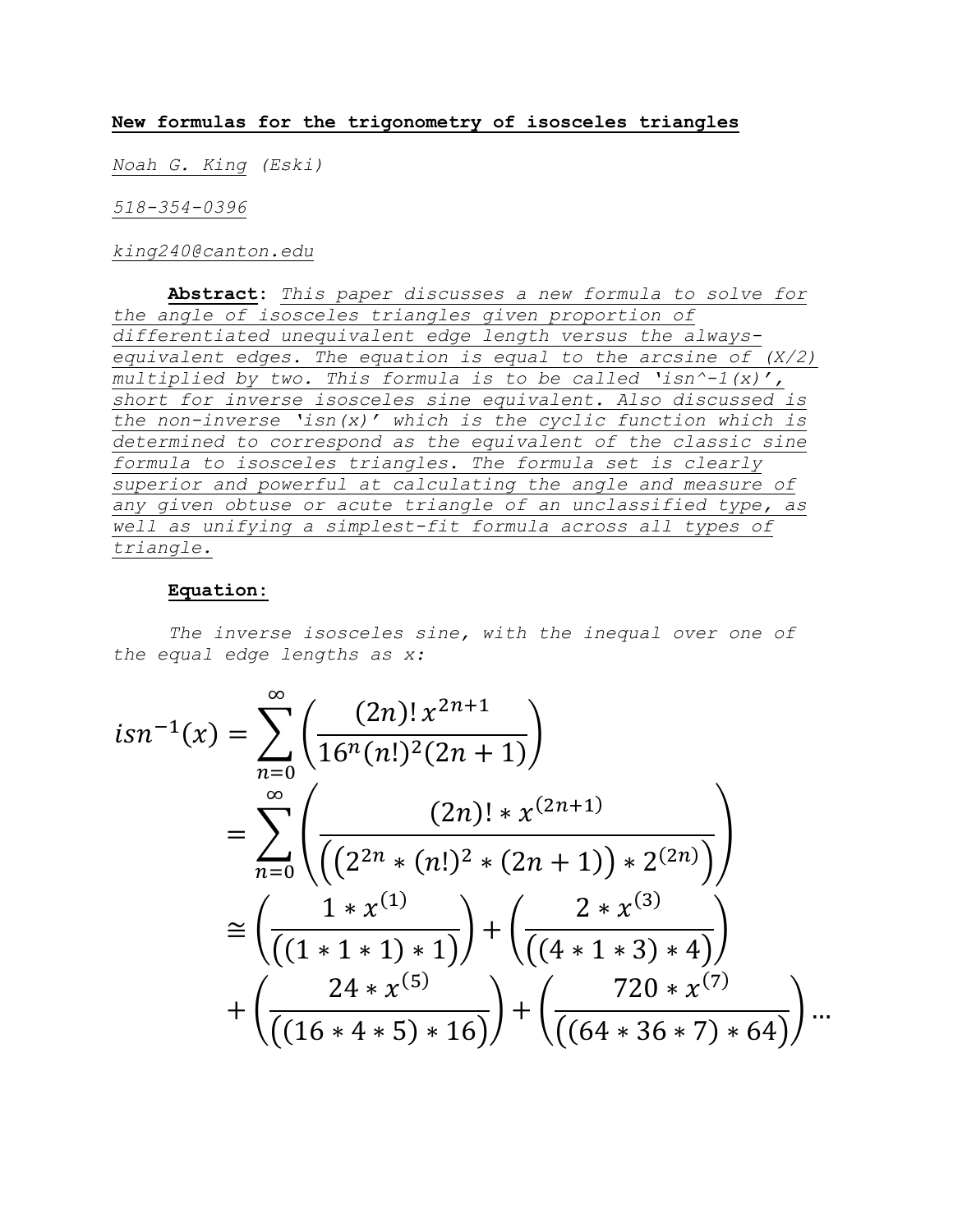*'Isosceles Inverse Cosine' ics^-1(x), to solve the angle of any triangle with three known side lengths:*

$$
ics^{-1}(x) = \left(\pi - \sum_{n=0}^{\infty} \left(\frac{(2n)! x^{2n+1}}{16^n (n!)^2 (2n+1)}\right)\right) =
$$
  
\n
$$
\pi - isn^{-1}(x)
$$
  
\n
$$
= (\pi - \sum_{n=0}^{\infty} \left(\frac{(2n)! * x^{(2n+1)}}{\left(\left(2^{2n} * (n!)^2 * (2n+1)\right) * 2^{(2n)}\right)}\right)\right)
$$
  
\n
$$
\approx \pi - \left(\left(\frac{1 * x^{(1)}}{\left((1 * 1 * 1) * 1\right)}\right) + \left(\frac{2 * x^{(3)}}{\left((4 * 1 * 3) * 4\right)}\right)\right)
$$
  
\n
$$
+ \left(\frac{24 * x^{(5)}}{\left((16 * 4 * 5) * 16\right)}\right)
$$
  
\n
$$
+ \left(\frac{720 * x^{(7)}}{\left((64 * 36 * 7) * 64\right)}\right) ... \right)
$$

... where in any triangle besides isosceles:

$$
\chi = \left( \frac{(adjacent\ 1)^2 + (adjacent\ 2)^2 - (opposite)^2}{(adjacent\ 1)^* (adjacent\ 2)} \right)
$$

*For the cyclic function, i= sqrt(-1) and with isn^-1 angle theta as x:*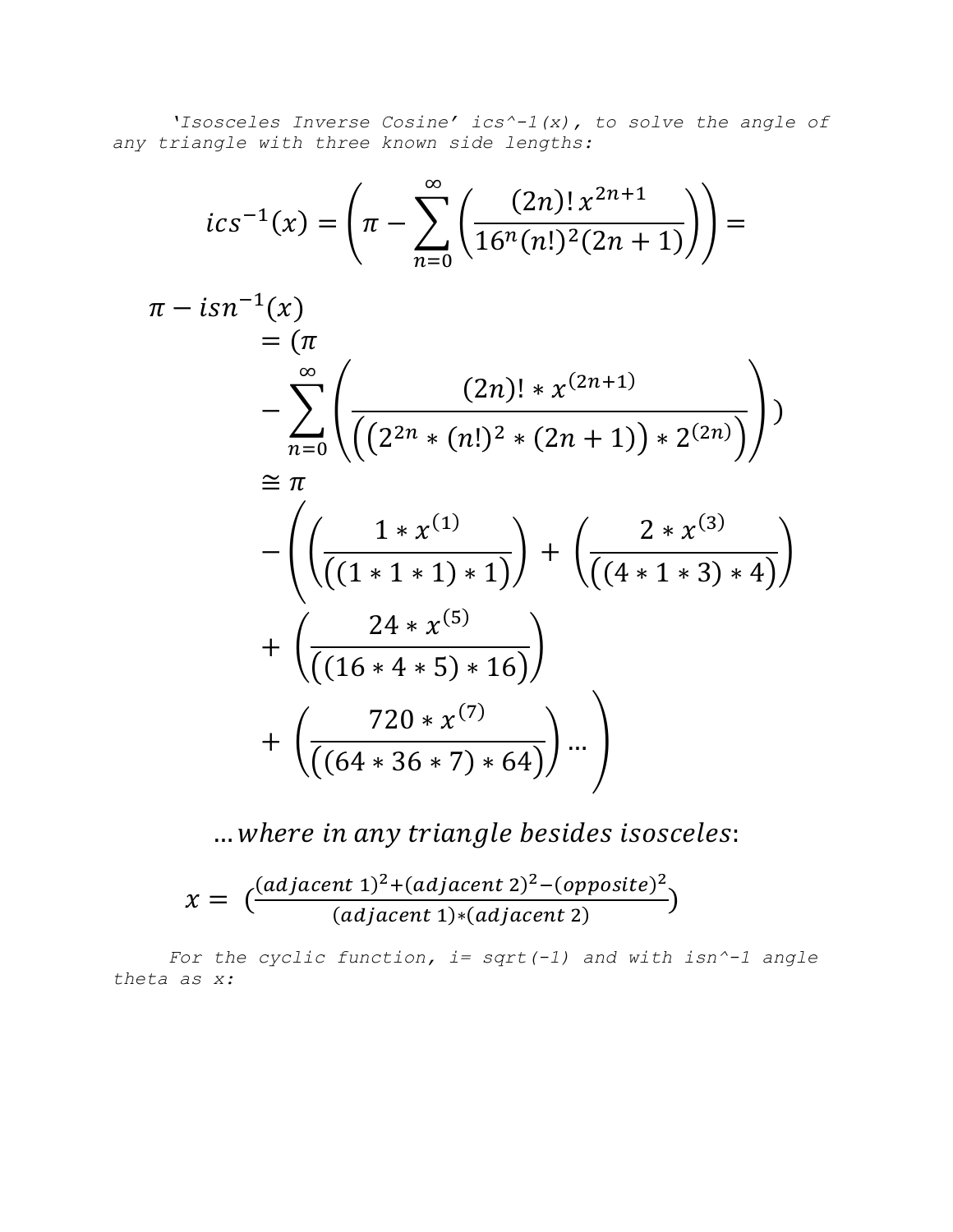$$
isn(x)
$$
  
= 
$$
\sum_{n=1}^{\infty} \left( \frac{x^{2n}}{(2n)!} * i^n \right)
$$
  
= 
$$
\left( \frac{x^2}{2} - \frac{x^4}{4 \cdot 3 \cdot 2 \cdot 1} + \frac{x^6}{6 \cdot 5 \cdot 4 \cdot 3 \cdot 2 \cdot 1} - \frac{x^8}{8 \cdot 7 \cdot 6 \cdot 5 \cdot 4 \cdot 3 \cdot 2 \cdot 1} \cdots \right)
$$
 and  

$$
: 1 - isn(x)
$$
  
= 
$$
\sum_{n=0}^{\infty} \left( \left( \frac{x^{2n}}{(2n)!} \right) * i^{(n-1)} \right)
$$
  

$$
\approx \left( 1 - \frac{x^2}{2} + \frac{x^4}{4 \cdot 3 \cdot 2 \cdot 1} - \frac{x^6}{6 \cdot 5 \cdot 4 \cdot 3 \cdot 2 \cdot 1} + \frac{x^8}{8 \cdot 7 \cdot 6 \cdot 5 \cdot 4 \cdot 3 \cdot 2 \cdot 1} \cdots \right)
$$

*The equations appear to exponentiate upon the exact values of the angular and proportionate measures for the given notation, though may take large numbers of iterations to become precise.*

*Another series of cyclic functions to be defined by modifications of isn(x) that will calculate and be equal to to proportion from the radius of the graph or angle to the respective x and y components on the cartesian plane is obviously managable from here. They are to be named isx(x) and isy(x).*

$$
isx(\gamma)=(1-isn(\gamma))
$$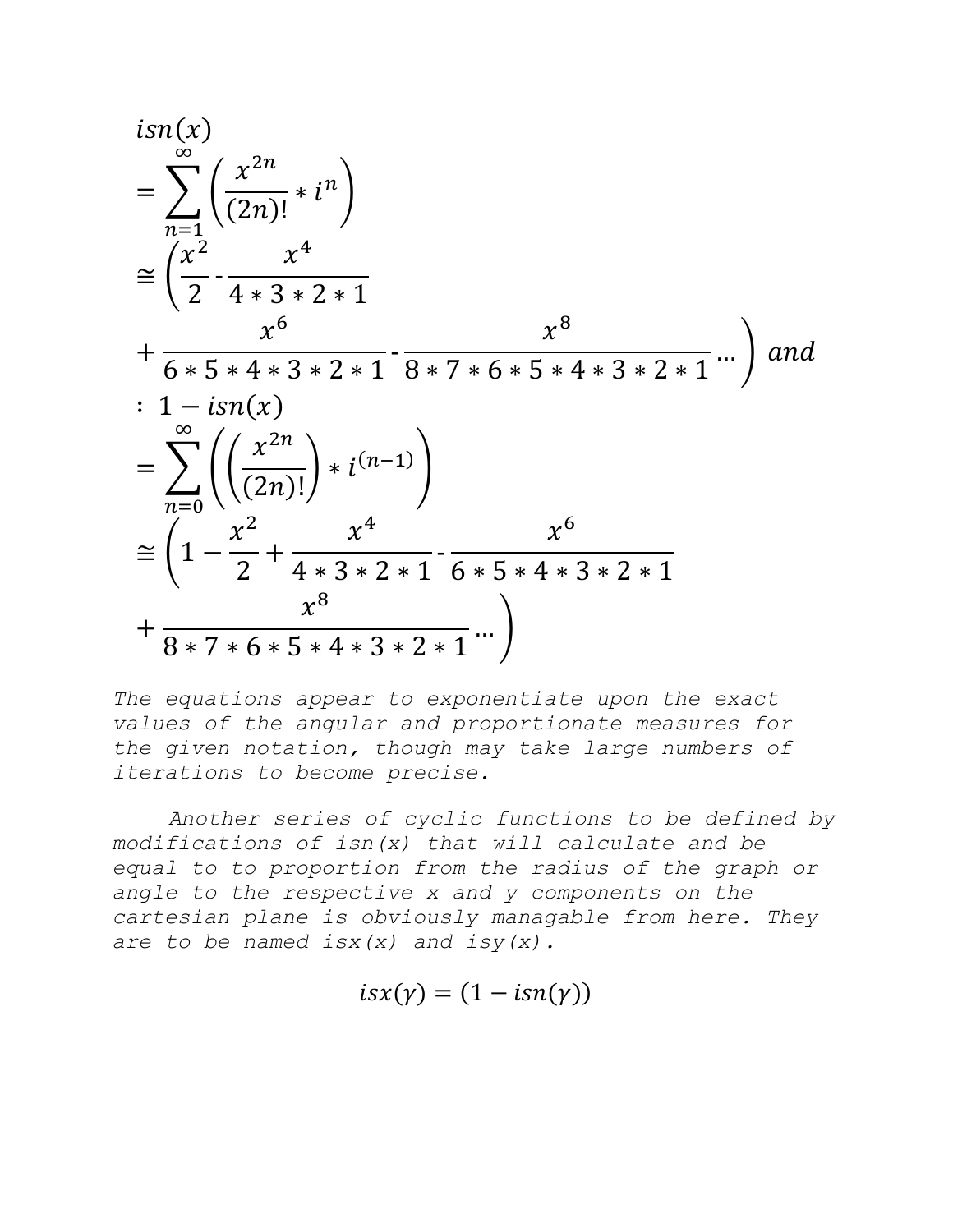$$
isy(\gamma) = \left( \left( 1 - isn \left( \gamma - \left( \frac{\pi}{2} \right) \right) \right) \right)
$$

## **Additional Applications:**

*In physics, the isn^-1 equation is shown to be used to compute vector combinations and tensors more effectively. It can also be used in pure vector mathematics with ease.*

*Given right triangles as reference to x and y components plus magnitudes of forces, like so:*

Given force or vector set  $F(n$  forces) and  $P's(n$  components)

of any vector for example:  $Px = {Px(n)}$  $Py = {Py(n)}$  $Pf = {Pf(n)}$ 

*…the resultant force on a point or object will be given the components:*

$$
\gamma = \left( \left( \frac{Py}{\sqrt{Py^2}} \right) * ics^{-1} \left( \frac{2Px^2}{Px * Pf} \right) \right) or ...
$$

$$
\gamma = \left( isn^{-1} \left( \frac{Py\sqrt{(Pf - Px)^2 + (Py^2)}}{|Py| * Pf} \right) \right) and ...
$$

$$
Fx = \left( Pf * (isx(\gamma)) \right)
$$

$$
Fy = \left( Pf * (isy(\gamma)) \right) so that ...
$$

The force's angle equals: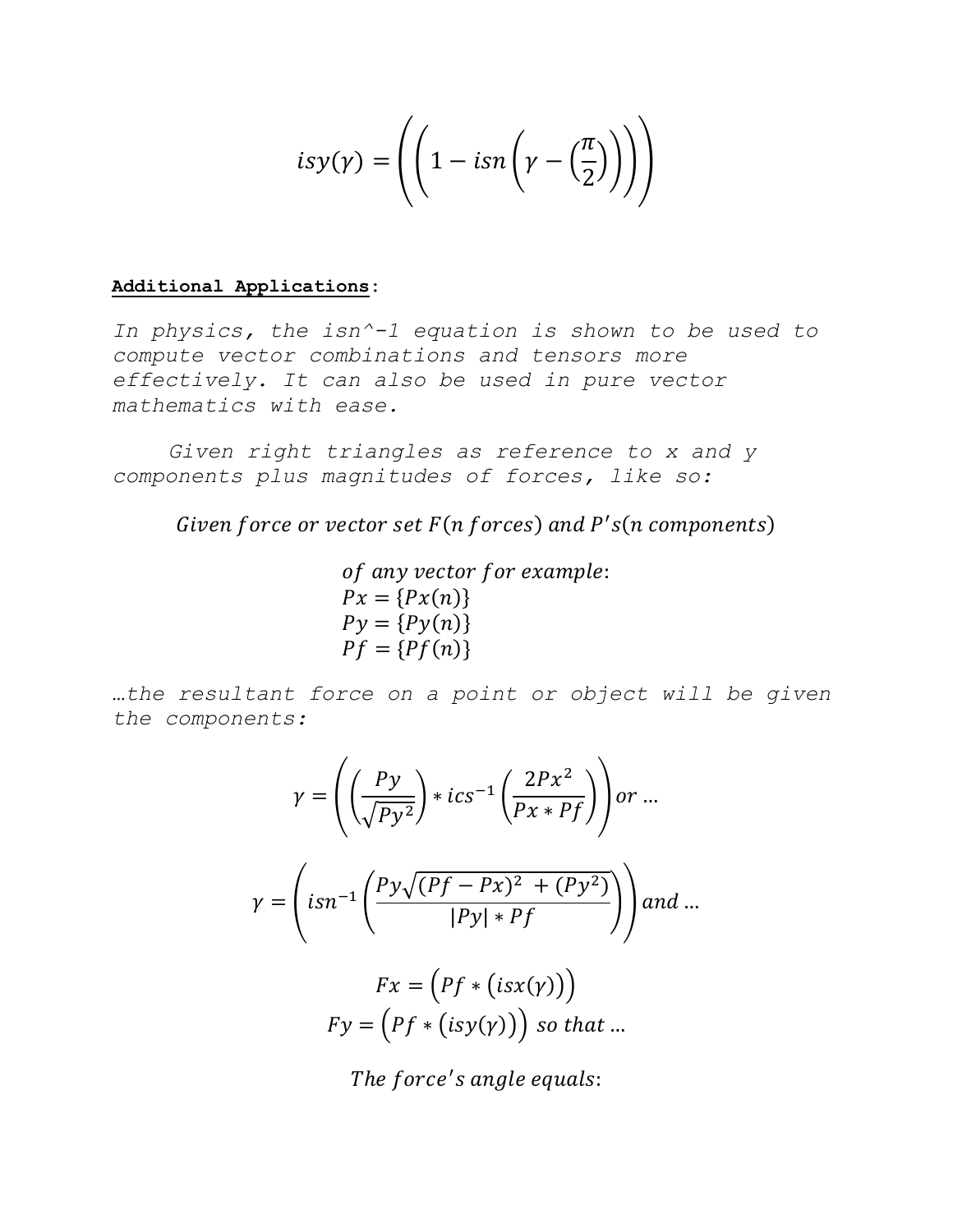$$
\theta = ics^{-1} \left( \frac{Fx^2 + \sqrt{Fx^2 + Fy^2}^2 - Fy^2}{Fx + \sqrt{Fx^2 + Fy^2}} \right)
$$
  
... and its magnitude equals:  

$$
\sqrt{Fx^2 + Fy^2}
$$

*This proves that the theorem is effective in calculating dimensional components of vectors in a vastly alternative and simplified method. Positive and negative x values are right at hand in this setup, while y values must be differentiated. This at least preserves the symmetry of the reference dimension and, using corresponding signs for if the angle to a radian is negative, one can obtain full 360 degree coordinates, or adapt the formula to more advanced purposes. Less formulas by far are needed for calculation of geometry and physics with this vector method, and the calculations can be put in one piece with less external operations or operators.*

*A calculation for the ideal circumference of the perfect circumscription of a known SSS triangle can be done as follows, where variable 'side' varies from the longest to shortest side of the triangle for the calculation of the correspondent circumscription, semiscription, or inscription:*

$$
x = \left(\frac{(adjacent\ 1)^2 + (adjacent\ 2)^2 - (opposite)^2}{(adjacent\ 1) * (adjacent\ 2)}\right)
$$

$$
C = \left(\left(\pi + |isn^{-1}(x)|\right)\right) * side
$$

*Additionally, the ratio of a circle diameter to circumference PI = 3.14159… can be calculated using the infinite series simplified from isn^-1(x):*

$$
\pi = \sum_{n=0}^{\infty} \left( \frac{(2n)! \, 2^{-2n+1}}{(n!)^2 (2n+1)} \right)
$$